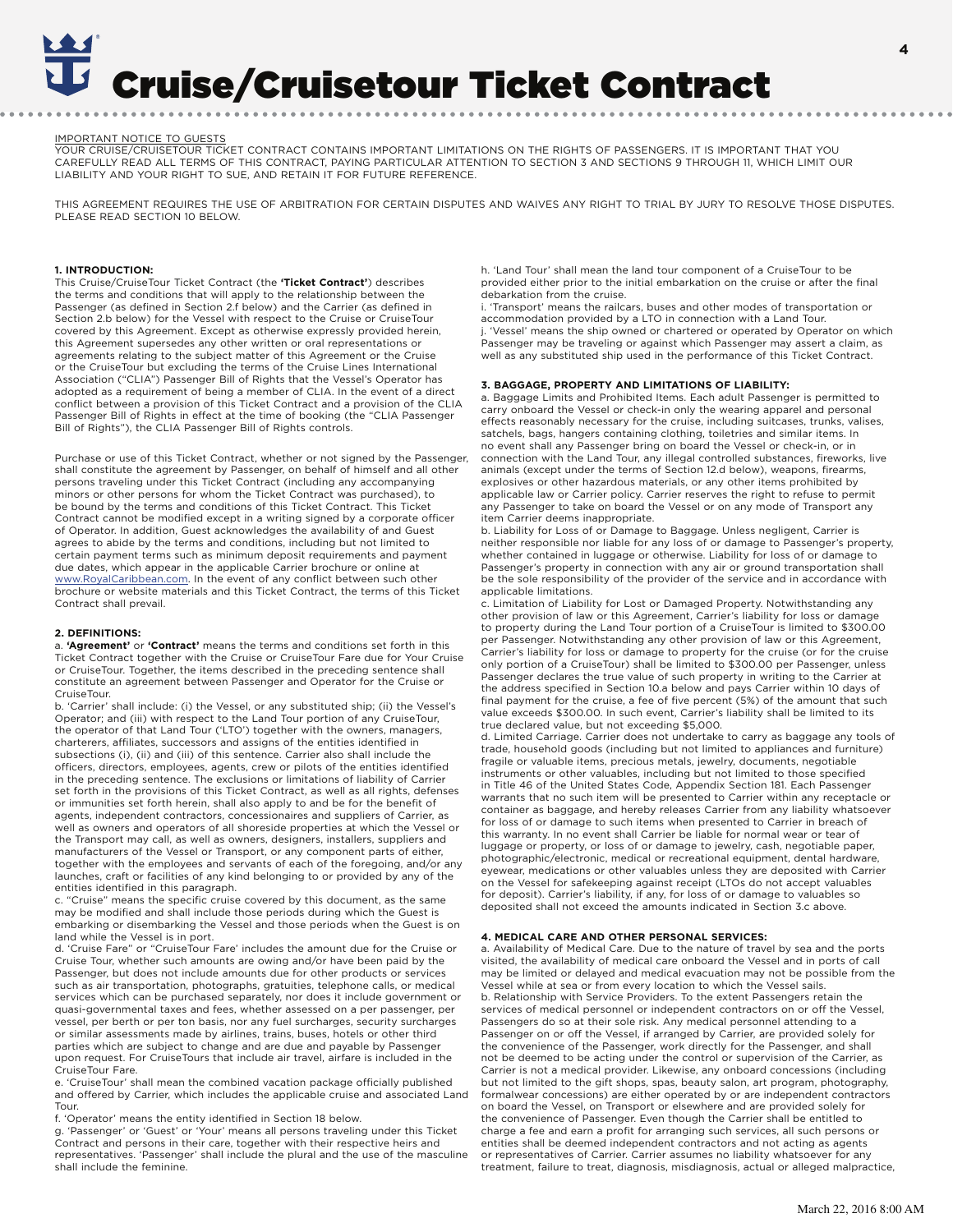advice, examination or other services provided by such persons or entities. Guest acknowledges that the Vessel's hair dresser, manicurist, art auctioneer, gift shop personnel, spa personnel, wedding planners and other providers of merchandise and personal services are employees of independent contractors and that Carrier is not responsible for their actions.

c. Payment for Medical or Personal Care Services. Passenger shall pay for all medical care or other personal services requested or required, whether onboard or ashore, including the cost of any emergency medical care or transportation incurred by Carrier and any costs associated with the provision of medical services as provided in the CLIA Passenger Bill of Rights. If Passenger is unable to pay and the Carrier pays for such expenses, then Passenger shall reimburse Carrier for those expenses.

# **5. SHORE EXCURSIONS, TOURS, FACILITIES OR OTHER TRANSPORTATION:**

All arrangements made for or by Passenger for transportation (other than on the Vessel) before, during or after the Cruise or CruiseTour of any kind whatsoever, as well as air arrangements, shore excursions, tours, hotels, restaurants, attractions and other similar activities or services, including all related conveyances, products or facilities, are made solely for Passenger's convenience and are at Passenger's risk. The providers, owners and operators of such services, conveyances, products and facilities are independent contractors and are not acting as agents or representatives of Carrier. Even though Carrier may collect a fee for, or otherwise profit from, making such arrangements and offers for sale shore excursions, tours, hotels, restaurants, attractions, the Land Tour and other similar activities or services taking place off the Vessel for a profit, it does not undertake to supervise or control such independent contractors or their employees, nor maintain their conveyances or facilities, and makes no representation, whether express or implied, regarding their suitability or safety. In no event shall Carrier be liable for any loss, delay, disappointment, damage, injury, death or other harm whatsoever to Passenger which occurs on or off the Vessel or the Transport as a result of any acts, omissions or negligence of any independent contractors.

# **6. CANCELLATION, DEVIATION OR SUBSTITUTION BY CARRIER:**

a. Carrier may for any reason at any time and without prior notice, cancel, advance, postpone or deviate from any scheduled sailing, port of call, destination, lodging or any activity on or off the Vessel, or substitute another vessel or port of call, destination, lodging or activity. Except as provided in Section 6(e) below, Carrier shall not be liable for any claim whatsoever by Passenger, including but not limited to loss, compensation or refund, by reason of such cancellation, advancement, postponement, substitution or deviation.

b. In connection with a CruiseTour, Carrier has the same right to cancel, advance, postpone or deviate from any scheduled activity, departure or destination, or substitute another railcar, bus, destination or lodging or other component of the CruiseTour. Except as provided in Section 6(e) below, Carrier shall not be liable for any claim by Passenger whatsoever, including but not limited to loss, compensation or refund, by reason of such cancellation, advancement, postponement, substitution or deviation.

c. By way of example, and not limitation, Carrier may, without liability (except as provided in Section 6(e) with respect to mechanical failures only), deviate from any scheduled sailing and may otherwise land Passenger and her property at any port if Carrier believes that the voyage or any Passenger or property may be hindered or adversely affected as a result of hostilities, blockages, prevailing weather conditions, labor conflicts, strikes onboard or ashore, breakdown of Vessel, congestion, docking difficulties, medical or life saving emergencies or any other cause whatsoever.

d. Carrier shall have the right to comply with any orders, recommendations, or directions whatsoever given by any governmental entity or by persons purporting to act with such authority and such compliance shall not be deemed a breach of this Agreement entitling the Passenger to assert any claim for liability, compensation or refund.

e. In the event that a Cruise (or the cruise component of a CruiseTour) is canceled or terminated early due to mechanical failures:

i) Passenger shall have a right to a full refund of the Cruise Fare if the Cruise is canceled in full, or a partial refund if the cruise is terminated early; ii) Carrier may cover or reimburse Passenger for additional costs (e.g. airline

change fees) as deemed appropriate by the Carrier. iii) If the passenger has travelled to the Vessel Passenger shall have a right to

transportation (by means selected by the Carrier to the Vessel's scheduled port of disembarkation or the Passenger's home city; and

iv) Passenger shall have a right to lodging (selected by the Cruise Line) if disembarkation and an overnight stay in an unscheduled port are required due to the Cruise or cruise component of a CruiseTour being cancelled or terminated early because of such mechanical failures.

# **7. CANCELLATION OR EARLY DSISEMBARKATION BY PASSENGER**

Cancellation of Cruise or CruiseTour. Cruises that are cancelled prior to the sail date, and CruiseTours that are cancelled prior to the first day of the CruiseTour, may be subject to a cancellation charge. The amount of the cancellation charge shall be determined as shown in the table below and shall vary depending on how far in advance of the sail date (or first day of the CruiseTour) the Operator receives notice of cancellation. The table applies to Holiday Sailings as well.)

| <b>FOR 1 TO 4 NIGHT</b><br><b>CRUISES IF</b><br><b>CANCELLATION IS MADE</b> | <b>FOR 5 NIGHT OR</b><br><b>LONGER CRUISES IF</b><br><b>CANCELLATION IS MADE</b> | <b>CANCELLATION</b><br><b>CHARGE</b> |
|-----------------------------------------------------------------------------|----------------------------------------------------------------------------------|--------------------------------------|
| 75 days or more                                                             | 90 days or more                                                                  | No charge                            |
| 74 to 57 days                                                               | 89 to 57 days                                                                    | Deposit amount                       |
| 56 to 29 days                                                               | 56 to 29 days                                                                    | 50% of total price                   |
| 28 to 15 days                                                               | 28 to 15 days                                                                    | 75% of total price                   |
| 14 days or less                                                             | 14 days or less                                                                  | No refund                            |

In the event of a cancellation of a Cruise or CruiseTour, any applicable Taxes/Fees or Fuel Supplement charges shall be refunded. For bookings made outside of the United States and Canada, a different cancellation policy may apply. Contact your local office or travel agency for details.

Cancellation notices are effective when received by the Operator.

For Passengers who have booked a CruiseTour and desire to cancel their tour portion while retaining the Cruise, refunds of the CruiseTour Fare (including any applicable supplement charges) shall be made in accordance with the following cancellation policy. Guests who convert their CruiseTours to a cruise only booking within forty-two (42) days of the start date of the tour segment of the CruiseTour will be subject to a cancellation charge. The amount of that charge varies depending on the location of the CruiseTour and/or its length. For the specific amount of the charge, visit www.RoyalCaribbean.com/cancellationpolicy.

The cancellation charge policies set forth above vary for single occupancy or for the third, fourth or higher occupants in a stateroom or for groups. Consult your travel agency or call Royal Caribbean for further details.

Cancellation by the Passenger after the Cruise or CruiseTour has begun, early disembarkation of the Passenger for any reason, including pursuant to any provision of this Ticket Contract, or "no-shows" shall be without refund, compensation, or liability on the part of the Carrier whatsoever.

If Carrier received payment via credit card, the refund will be made to that credit card. If Carrier received payment from your travel agent, the refund will be provided back to that travel agent.

Carrier reserves the right to offer promotional cruise fares or other offers that may modify the cancellation policies set forth above.

For cancellations of air flights, hotel stays, transfer services, shore excursions, pre-purchased amenities, Royal Caribbean Travel Protection Program", pre-booked services (such as spa, photography or wedding services) and pre-booked arrangements such as specialty dining, see the applicable terms and conditions for any applicable cancellation charges.

## **8. PASSENGER'S OBLIGATION TO COMPLY WITH AGREEMENT, APPLICABLE LAWS, AND RULES OF CARRIER; QUARANTINE; INDEMNIFICATION:**

a. Compliance Obligation Generally. Passenger shall at all times comply with the provisions of this Agreement, all applicable laws, and rules, policies and regulations of the Carrier, the Vessel and the Transport (as the same may be changed from time to time with or without notice). Passenger agrees not to enter any areas of the vessel designated for crew only, including crew quarters, under any circumstances whatsoever. Passenger further agrees that Carrier may prohibit or restrict Passenger from bringing any alcoholic beverages for consumption onboard the Vessel and agrees to comply with any Carrier policy covering such matters. Nothing in this Agreement shall grant to Passenger any right to market, advertise, promote, provide or sell products or services to other guests onboard the Cruise or CruiseTour and Passenger shall be prohibited from doing so.

b. Passengers are solely responsible to maintain in their possession all passports, visas and other travel documents required for embarkation, travel and disembarkation at all ports of call. Passengers assume full responsibility to determine through their travel agent or the appropriate government authority the necessary documents. Passenger agrees to provide to Carrier (at Carrier's reasonable request) any travel documents. Carrier shall return such travel documents to Passenger by no later than the end of the Cruise.

c. Passenger understands and agrees that Carrier has a zero tolerance policy for illegal activity and shall report such activity to the appropriate authorities. d. Each adult Passenger undertakes and agrees to supervise at all times any accompanying minors to ensure compliance with the provisions of this Section 8. e. Carrier may also change accommodations, alter or cancel any activities of, deny service of alcohol to, confine to a stateroom or quarantine, search the stateroom, property or baggage of any Passenger, change a Passenger's Land Tour, disembark or refuse to embark the Passenger and/or any Passenger responsible for any minor Passenger, or restrain any Passenger at any time, without liability, at the risk and expense of the Passenger, when in the sole opinion of Carrier or Captain the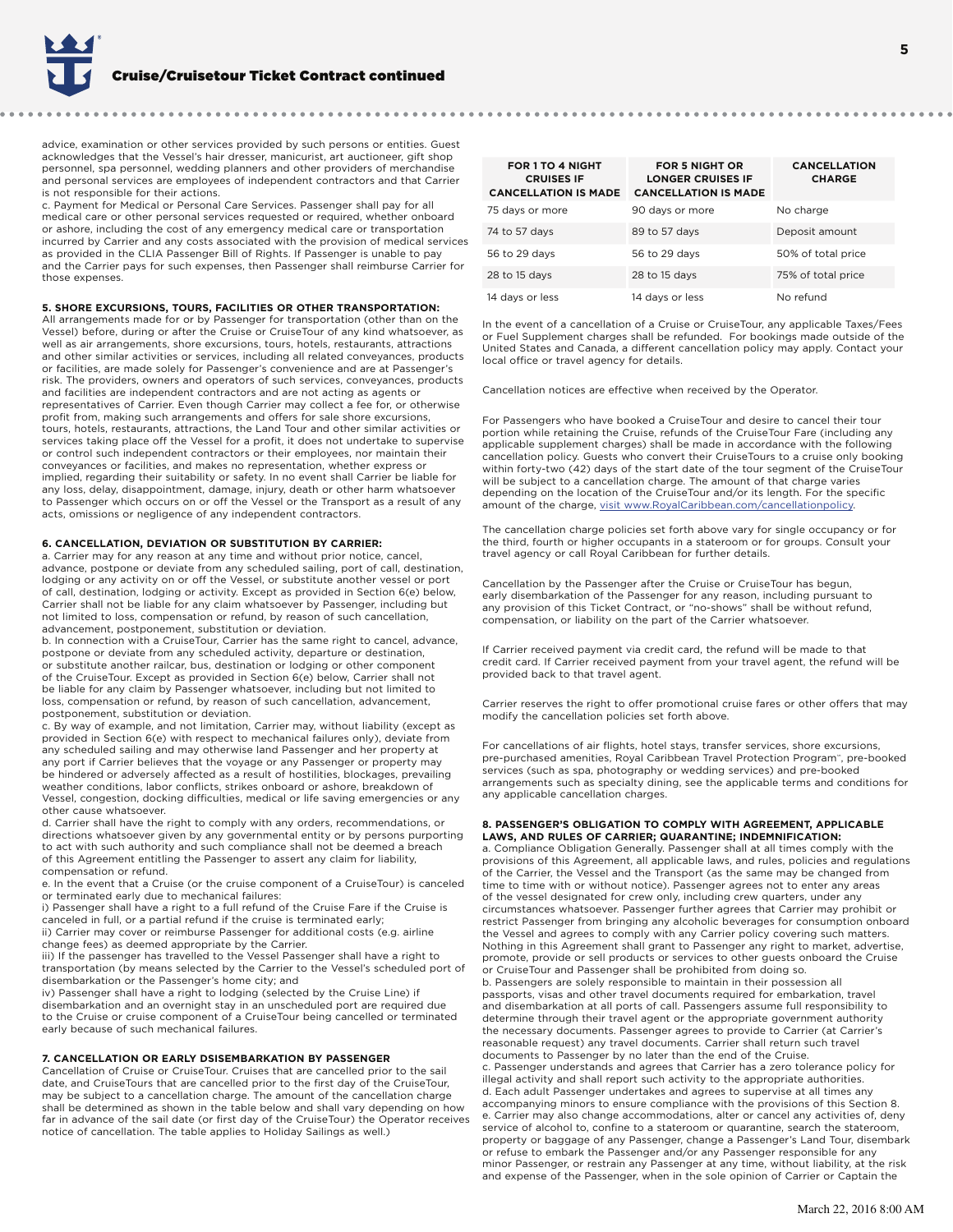Passenger's conduct or presence, or that of any minor for whom the Passenger is responsible, is believed to present a possible danger, security risk or be detrimental to himself or the health, welfare, comfort or enjoyment of others, or is in violation of any provision of this Agreement.

f. Passenger, or if a minor, his parent or guardian, shall be liable for and indemnify Carrier, the Vessel and the Transport from any civil liability, fines, penalties, costs or expenses incurred by or imposed on the Vessel, the Transport or Carrier arising from or related to Passenger's conduct or failure to comply with any provisions of this Section 8, including but not limited to: (i) any purchases by or credit extended to the Passenger; (ii) requirements relating to immigration, customs or excise; or (iii) any personal injury, death or damage to persons or property caused directly or indirectly, in whole or in part, by any willful or negligent act or omission on the part of the Passenger.

g. Carrier shall not be required to refund any portion of the Cruise or CruiseTour Fare paid by any Passenger who fails for any reason to be onboard the Vessel or Transport by the embarkation cut-off time applicable to the specific Cruise or CruiseTour or the boarding cut-off time applicable at any port of call or destination or point of departure as the case may be, and shall not be responsible for lodging, meals, transportation or other expenses incurred by Passenger as a result thereof. Embarkation cut-off times for cruises are available at www. RoyalCaribbean.com. Boarding cut-off times for any port of call or destination or point of departure are as announced on the applicable Cruise or Cruise Tour. Carrier shall have no obligation to any Passenger to deviate from any scheduled sailing or port of call or destination.

h. Passenger acknowledges that for certain voyages, such as a round-trip voyage commencing in a United States port, the Passenger must complete the entire voyage and that failure to do so may result in a fine or other penalty being assessed by one or more governmental agencies. Passenger hereby agrees to pay any such fine or penalty imposed because Passenger failed to complete the entire voyage and to reimburse Carrier in the event it pays such fine or penalty. i. Carrier may refuse to transport any Passenger, and may remove any Passenger from the Vessel or Transport at any time, for any of the following reasons: (i) whenever such action is necessary to comply with any government regulations, directives or instructions; (ii) when a Passenger refuses to permit search of his person or property for explosives, weapons, dangerous materials or other stolen, illegal or prohibited items; (iii) when a Passenger refuses upon request to produce positive identification; or (iv) for failure to comply with Carrier's rules and procedures, including, for example, Carrier's Guest Conduct Policy or Carrier's policies against fraternization with crew; or (v) Guest's passage is denied by Carrier pursuant to its Refusal to Transport policy. Carrier's Guest Conduct Policy and Refusal to Transport policy are available online at http://www.royalcaribbean.com/content/en\_US/pdf/Guest\_Conduct\_Policy.pdf and http://www.royalcaribbean.com/content/en\_US/pdf/Refusal\_To\_Transport.pdf. j. In the interests of safety and security, Passengers and their baggage are subject to inspection or monitoring electronically with or without the Passenger's consent or knowledge.

k. If Carrier exercises its rights under this Section 8, Passenger shall have no claim against Carrier whatsoever and Carrier shall have no liability for refund, compensation loss or damages of Passenger, including but not limited to any expenses incurred by Passenger for accommodations or repatriation.

# **9. FORUM SELECTION CLAUSE FOR ALL LAWSUITS; CLASS ACTION WAIVER:**

a. EXCEPT AS PROVIDED IN SECTION 10 (b) WITH REGARD TO CLAIMS OTHER THAN FOR PERSONAL INJURY, ILLNESS OR DEATH OF A PASSENGER , IT IS AGREED BY AND BETWEEN PASSENGER AND CARRIER THAT ALL DISPUTES AND MATTERS WHATSOEVER ARISING UNDER, IN CONNECTION WITH OR INCIDENT TO THIS AGREEMENT, PASSENGER'S CRUISE, CRUISETOUR, LAND TOUR OR TRANSPORT, SHALL BE LITIGATED, IF AT ALL, IN AND BEFORE THE UNITED STATES DISTRICT COURT FOR THE SOUTHERN DISTRICT OF FLORIDA LOCATED IN MIAMI-DADE COUNTY, FLORIDA, U.S.A., (OR AS TO THOSE LAWSUITS TO WHICH THE FEDERAL COURTS OF THE UNITED STATES LACK SUBJECT MATTER JURISDICTION, BEFORE A COURT LOCATED IN MIAMI-DADE COUNTY, FLORIDA, U.S.A.) TO THE EXCLUSION OF THE COURTS OF ANY OTHER STATE, TERRITORY OR COUNTRY. PASSENGER HEREBY CONSENTS TO JURISDICTION AND WAIVES ANY VENUE OR OTHER OBJECTION THAT HE MAY HAVE TO ANY SUCH ACTION OR PROCEEDING BEING BROUGHT IN THE APPLICABLE COURT LOCATED IN MIAMI-DADE COUNTY, FLORIDA. b. CLASS ACTION RELIEF WAIVER. PASSENGER HEREBY AGREES THAT EXCEPT AS PROVIDED IN THE LAST SENTENCE OF THIS PARAGRAPH, PASSENGER MAY BRING CLAIMS AGAINST CARRIER ONLY IN PASSENGER'S INDIVIDUAL CAPACITY. EVEN IF THE APPLICABLE LAW PROVIDES OTHERWISE, PASSENGER AGREES THAT ANY ARBITRATION OR LAWSUIT AGAINST CARRIER, VESSEL OR TRANSPORT WHATSOEVER SHALL BE LITIGATED BY PASSENGER INDIVIDUALLY AND NOT AS A MEMBER OF ANY CLASS OR AS PART OF A CLASS OR REPRESENTATIVE ACTION, AND PASSENGER EXPRESSLY AGREES TO WAIVE ANY LAW ENTITLING PASSENGER TO PARTICIPATE IN A CLASS ACTION. IF YOUR CLAIM IS SUBJECT TO ARBITRATION AS PROVIDED IN SECTION 10 BELOW, THE ARBITRATOR SHALL HAVE NO AUTHORITY TO ARBITRATE CLAIMS ON A CLASS ACTION BASIS. YOU AGREE THAT THIS SECTION SHALL NOT BE SEVERABLE UNDER ANY CIRCUMSTANCES FROM THE ARBITRATION CLAUSE SET FORTH IN SECTION 10.b BELOW, AND IF FOR ANY REASON THIS CLASS ACTION WAIVER IS UNENFORCEABLE AS TO ANY PARTICULAR CLAIM, THEN

AND ONLY THEN SUCH CLAIM SHALL NOT BE SUBJECT TO ARBITRATION.

#### **10. NOTICE OF CLAIMS AND COMMENCEMENT OF SUIT OR ARBITRATION; SECURITY:**

a. TIME LIMITS FOR PERSONAL INJURY/ILLNESS/DEATH CLAIMS: NO SUIT SHALL BE MAINTAINABLE AGAINST CARRIER, THE VESSEL OR THE TRANSPORT FOR PERSONAL INJURY, ILLNESS OR DEATH OF ANY PASSENGER UNLESS WRITTEN NOTICE OF THE CLAIM, WITH FULL PARTICULARS, SHALL BE DELIVERED TO CARRIER AT THE FOLLOWING ADDRESS, C/O ROYAL CARIBBEAN CRUISES LTD., 1050 CARIBBEAN WAY, MIAMI, FL 33132, WITHIN SIX (6) MONTHS FROM THE DATE OF THE INJURY, ILLNESS OR DEATH AND SUIT IS COMMENCED (FILED) WITHIN ONE (1) YEAR FROM THE DATE OF SUCH INJURY, ILLNESS OR DEATH AND PROCESS SERVED WITHIN 120 DAYS AFTER FILING, NOTWITHSTANDING ANY PROVISION OF LAW OF ANY STATE OR COUNTRY TO THE CONTRARY.

b. ARBITRATION OF ALL OTHER CLAIMS: ANY AND ALL OTHER DISPUTES, CLAIMS, OR CONTROVERSIES WHATSOEVER, EXCEPT FOR PERSONAL INJURY, ILLNESS OR DEATH OF A PASSENGER WHETHER BASED ON CONTRACT, TORT, STATUTORY, CONSTITUTIONAL OR OTHER LEGAL RIGHTS, INCLUDING BUT NOT LIMITED TO ALLEGED VIOLATION OF CIVIL RIGHTS, DISCRIMINATION, CONSUMER OR PRIVACY LAWS, OR FOR ANY LOSSES, DAMAGES OR EXPENSES, RELATING TO OR IN ANY WAY ARISING OUT OF OR CONNECTED WITH THIS CONTRACT OR PASSENGER'S CRUISE, NO MATTER HOW DESCRIBED, PLEADED OR STYLED, SHALL BE REFERRED TO AND RESOLVED EXCLUSIVELY BY BINDING ARBITRATION PURSUANT TO THE UNITED NATIONS CONVENTION ON THE RECOGNITION AND ENFORCEMENT OF FOREIGN ARBITRAL AWARDS (NEW YORK 1958), 21 U.S.T. 2517, 330 U.N.T.S. 3, 1970 U.S.T. LEXIS 115, 9 U.S.C. §§ 202-208 ('THE CONVENTION") AND THE FEDERAL ARBITRATION ACT, 9 U.S.C. §§ 1, ET SEQ., ("FAA") SOLELY IN MIAMI, FLORIDA, U.S.A. TO THE EXCLUSION OF ANY OTHER FORUM. THE ARBITRATION SHALL BE ADMINISTERED BY NATIONAL ARBITRATION AND MEDIATION ("NAM") UNDER ITS COMPREHENSIVE DISPUTE RESOLUTION RULES AND PROCEDURES AND NAM'S FEE SCHEDULE IN EFFECT AT THE TIME OF THE PROCEDURE, EACH OF WHICH ARE DEEMED TO BE INCORPORATED HEREIN BY REFERENCE. ANY QUESTION ABOUT THE ARBITRATION ADMINISTRATORS MENTIONED ABOVE MAY BE DIRECTED TO THEM AS FOLLOWS: NATIONAL ARBITRATION AND MEDIATION, INC., 990 STEWART AVE, 1ST FL., GARDEN CITY, NY 11530, PHONE: (800) 358-2550 EXT. 128.. NEITHER PARTY WILL HAVE THE RIGHT TO A JURY TRIAL NOR TO ENGAGE IN PRE-ARBITRATION DISCOVERY EXCEPT AS PROVIDED IN THE APPLICABLE ARBITRATION RULES AND HEREIN, OR OTHERWISE TO LITIGATE THE CLAIM IN ANY COURT. THE ARBITRATOR'S DECISION WILL BE FINAL AND BINDING. OTHER RIGHTS THAT PASSENGER OR CARRIER WOULD HAVE IN COURT ALSO MAY NOT BE AVAILABLE IN ARBITRATION. AN AWARD RENDERED BY AN ARBITRATOR MAY BE ENTERED IN ANY COURT HAVING JURISDICTION UNDER THE CONVENTION OR FAA. PASSENGER AND CARRIER FURTHER AGREE TO PERMIT THE TAKING OF A DEPOSITION UNDER OATH OF THE PASSENGER ASSERTING THE CLAIM, OR FOR WHOSE BENEFIT THE CLAIM IS ASSERTED, IN ANY SUCH ARBITRATION. THE ARBITRATOR AND NOT ANY FEDERAL, STATE OR LOCAL COURT OR AGENCY, SHALL HAVE EXCLUSIVE AUTHORITY TO RESOLVE ANY DISPUTE RELATING TO THE INTERPRETATION, APPLICABILITY, ENFORCEABILITY OR FORMATION OF THIS AGREEMENT INCLUDING, BUT NOT LIMITED TO ANY CLAIM THAT ALL OR ANY PART OF THIS AGREEMENT IS VOID OR VOIDABLE. IN THE EVENT THIS PROVISION IS DEEMED UNENFORCEABLE BY AN ARBITRATOR OR COURT OF COMPETENT JURISDICTION FOR ANY REASON, THEN AND ONLY THEN THE PROVISIONS OF SECTION 9 ABOVE GOVERNING VENUE AND JURISDICTION SHALL EXCLUSIVELY APPLY TO ANY LAWSUIT INVOLVING CLAIMS DESCRIBED IN THIS SECTION 10(b). c. TIME LIMITS FOR NON-INJURY/ILLNESS OR DEATH CLAIMS: NO PROCEEDING

DESCRIBED IN SECTION 10(b) MAY BE BROUGHT AGAINST CARRIER, VESSEL OR TRANSPORT UNLESS WRITTEN NOTICE OF THE CLAIM, WITH FULL PARTICULARS, SHALL BE DELIVERED TO CARRIER AT THE FOLLOWING ADDRESS, C/O ROYAL CARIBBEAN CRUISES LTD., 1050 CARIBBEAN WAY, MIAMI, FL 33132, WITHIN THIRTY (30) DAYS AFTER TERMINATION OF THE CRUISE OR CRUISETOUR (WHICHEVER IS LATER) TO WHICH THIS TICKET CONTRACT RELATES. IN NO EVENT SHALL ANY SUCH PROCEEDING DESCRIBED IN SECTION 10(b) BE MAINTAINABLE UNLESS SUCH PROCEEDING SHALL BE COMMENCED (FILED) WITHIN SIX (6) MONTHS AFTER THE TERMINATION OF THE CRUISE OR CRUISETOUR (WHICHEVER IS LATER) TO WHICH THIS TICKET CONTRACT RELATES AND VALID NOTICE OR SERVICE OF SUCH PROCEEDING IS EFFECTED WITHIN SIXTY (60) DAYS AFTER FILING, NOTWITHSTANDING ANY PROVISION OF LAW OF ANY STATE OR COUNTRY TO THE CONTRARY. d. IN THE EVENT OF AN IN REM PROCEEDING AGAINST THE VESSEL, PASSENGER HEREBY IRREVOCABLY AGREES THAT THE POSTING OF A LETTER OF UNDERTAKING FROM ANY OF CARRIER'S INSURERS SHALL CONSTITUTE AN ADEQUATE AND APPROPRIATE FORM OF SECURITY FOR THE IMMEDIATE RELEASE OF THE VESSEL IN LIEU OF ARREST.

## **11. LIMITATIONS OF LIABILITY:**

a. EXCEPT AS OTHERWISE EXPRESSLY PROVIDED IN ARTICLE 6 (e), CARRIER SHALL NOT BE LIABLE FOR INJURY, DEATH, ILLNESS, DAMAGE, DELAY OR OTHER LOSS TO PERSON OR PROPERTY, OR ANY OTHER CLAIM BY ANY PASSENGER CAUSED BY ACT OF GOD, WAR, TERRORISM, CIVIL COMMOTION, LABOR TROUBLE, GOVERNMENT INTERFERENCE, PERILS OF THE SEA, FIRE, THEFTS OR ANY OTHER CAUSE BEYOND CARRIER'S REASONABLE CONTROL, OR ANY ACT NOT SHOWN TO BE CAUSED BY CARRIER'S NEGLIGENCE.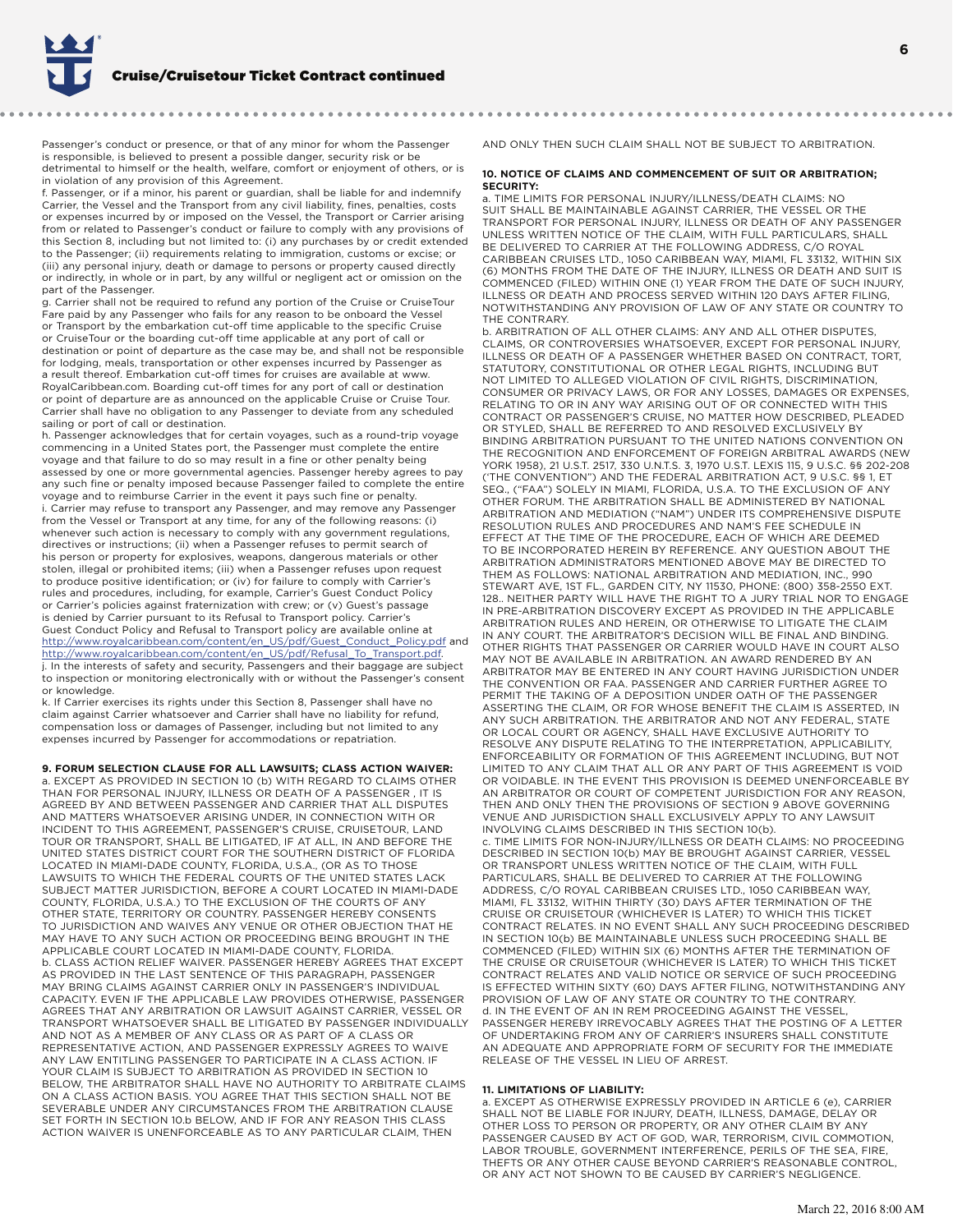b. PASSENGER AGREES TO SOLELY ASSUME THE RISK OF INJURY, DEATH, ILLNESS OR OTHER LOSS, AND CARRIER IS NOT RESPONSIBLE FOR PASSENGER'S USE OF ANY ATHLETIC OR RECREATIONAL EQUIPMENT; OR FOR THE NEGLIGENCE OR WRONGDOING OF ANY INDEPENDENT CONTRACTORS, INCLUDING BUT NOT LIMITED TO PHOTOGRAPHERS, SPA PERSONNEL OR ENTERTAINERS; OR FOR EVENTS TAKING PLACE OFF THE CARRIER'S VESSELS, LAUNCHES OR TRANSPORTS, OR AS PART OF ANY SHORE EXCURSION, TOUR OR ACTIVITY.

c. CARRIER HEREBY DISCLAIMS ALL LIABILITY TO THE PASSENGER FOR DAMAGES FOR EMOTIONAL DISTRESS, MENTAL SUFFERING OR PSYCHOLOGICAL INJURY OF ANY KIND UNDER ANY CIRCUMSTANCES, WHEN SUCH DAMAGES WERE NEITHER THE RESULT OF A PHYSICAL INJURY TO THE PASSENGER, NOR THE RESULT OF PASSENGER HAVING BEEN AT ACTUAL RISK OF PHYSICAL INJURY, NOR WERE INTENTIONALLY INFLICTED BY THE CARRIER. WITHOUT LIMITING THE PRECEDING SENTENCE, IN NO EVENT WILL CARRIER BE LIABLE TO PASSENGER FOR ANY CONSEQUENTIAL, INCIDENTAL, EXEMPLARY OR PUNITIVE DAMAGES.

d. ON CRUISES WHICH DO NOT EMBARK, DISEMBARK OR CALL AT ANY UNITED STATES PORT AND DO NOT EMBARK OR DISEMBARK AT ANY EUROPEAN UNION MEMBER STATE PORT,, CARRIER SHALL BE ENTITLED TO ANY AND ALL LIABILITY LIMITATIONS, IMMUNITIES AND RIGHTS APPLICABLE TO IT UNDER THE "ATHENS CONVENTION RELATING TO THE CARRIAGE OF PASSENGERS AND THEIR LUGGAGE BY SEA" OF 1974, AS WELL AS THE "PROTOCOL TO THE ATHENS CONVENTION RELATING TO THE CARRIAGE OF PASSENGERS AND THEIR LUGGAGE BY SEA" OF 1976 ("ATHENS CONVENTION"). THE ATHENS CONVENTION LIMITS THE CARRIER'S LIABILITY FOR DEATH OR PERSONAL INJURY TO A PASSENGER TO NO MORE THAN 46,666 SPECIAL DRAWING RIGHTS AS DEFINED THEREIN (APPROXIMATELY U.S. \$64,500 AS OF FEBRUARY 26, 2015, WHICH AMOUNT FLUCTUATES, DEPENDING ON DAILY EXCHANGE RATE AS PRINTED IN THE WALL STREET JOURNAL). IN ADDITION, AND ON ALL OTHER CRUISES, ALL THE EXEMPTIONS FROM AND LIMITATIONS OF LIABILITY PROVIDED IN OR AUTHORIZED BY THE LAWS OF THE UNITED STATES (INCLUDING TITLE 46, UNITED STATES CODE SECTIONS 30501 THROUGH 30509 AND 30511) WILL APPLY.

e. ON CRUISES WHICH ARE BOOKED BY A PASSENGER IN A EUROPEAN UNION MEMBER STATE, OR WHICH EMBARK OR DISEMBARK IN A PORT LOCATED IN A EUROPEAN UNION MEMBER STATE, THE CARRIER SHALL BE ENTITLED TO THE BENEFIT OF ANY AND ALL RESTRICTIONS, EXEMPTIONS, IMMUNITIES, AND LIMITATIONS OF LIABILITY SET FORTH IN EUROPEAN UNION REGULATION 392/2009 ON THE LIABILITY OF CARRIERS TO PASSENGERS IN THE EVENT OF ACCIDENTS ("EU 392/2009"). EU 392/2009 LIMITS CARRIER'S LIABILITY AS FOLLOWS:

i. FOR DEATH OR PERSONAL INJURY OF A PASSENGER CAUSED BY A "SHIPPING INCIDENT", CARRIER'S LIABILITY IS LIMITED TO 250,000 SDR (AS OF FEBRUARY 26, 2016 APPROXIMATELY US \$345,000) IF THE SHIPPING INCIDENT OCCURRED WITHOUT CARRIER'S FAULT OR NEGLECT; OTHERWISE CARRIER'S LIABILITY FOR DEATH OR PERSONAL INJURY OF A PASSENGER CAUSED BY A SHIPPING INCIDENT IS LIMITED TO 400,000 SDR (AS OF FEBRUARY 26, 2016 APPROXIMATELY US \$553,000.)

ii. FOR DEATH OR PERSONAL INJURY OF A PASSENGER CAUSED BY A NON "SHIPPING INCIDENT", CARRIER'S LIABILITY IS LIMITED TO 400,000 SDR (AS OF FEBRUARY 26, 2016 APPROXIMATELY US \$553,000), ASSUMING THAT THE PASSENGER PROVES THAT THE INCIDENT WAS THE RESULT OF CARRIER'S FAULT OR NEGLECT;

iii. FOR LOSS OR DAMAGE TO A PASSENGER'S CABIN LUGGAGE, THE CARRIER'S LIABILITY IS LIMITED TO 2250 SDR (AS OF FEBRUARY 26, 2016 APPROXIMATELY US \$3,111) PER PASSENGER; AND,

iv. THE CARRIER'S INSURANCE PROVIDER WILL NOT UNDER ANY CIRCUMSTANCES BE LIABLE FOR SUMS IN EXCESS OF 250,000 SDR (AS OF FEBRUARY 26, 2016 APPROXIMATELY US \$345,000) IN RESPECT OF DEATH AND/OR PERSONAL INJURY. THERE ARE LIMITED CIRCUMSTANCES IN WHICH THE CARRIER'S INSURANCE PROVIDER IS NOT REQUIRED TO MAKE A PAYMENT. v. THE VALUE OF THE SDR FLUCTUATES DEPENDING ON DAILY EXCHANGE RATES AS PRINTED IN THE WALL STREET JOURNAL.

vi. THE TERM "SHIPPING INCIDENT" IS DEFINED IN EU 392/2009 AS FOLLOWS: "SHIPPING INCIDENT" FOR THE PURPOSES OF THIS REGULATION INCLUDE: SHIPWRECK, CAPSIZING, COLLISION OR STRANDING OF THE SHIP, EXPLOSION OR FIRE IN THE SHIP OR DEFECT IN THE SHIP BUT DOES INCLUDING ACTS OF WAR, HOSTILITIES, CIVIL WAR, INSURRECTION, NATURAL DISASTERS OR INTENTIONAL ACTS OR OMISSIONS OF THIRD PARTIES..

vii. PUNITIVE DAMAGES ARE EXCLUDED BY EU 392/2009 FOR CRUISES COVERED BY THIS SECTION11.E.

viii. A copy of EU 392/2009 IS AVAILABLE AT www.eur-lex.europa.eu. f. AS TO ALL OTHER CRUISES NOT DESCRIBED ABOVE IN SECTION 11.D or 11.E, ALL THE RESTRICTIONS, EXEMPTIONS FROM, AND LIMITATIONS OF LIABILITY PROVIDED IN, OR AUTHORIZED BY THE LAWS OF THE UNITED STATES SHALL APPLY, INCLUDING BUT NOT LIMITED TO, TITLE 46 OF THE UNITED STATES CODE §§ 30501 THROUGH 30509, AND 30511. EXCEPT AS OTHERWISE SET FORTH, THIS CONTRACT SHALL BE GOVERNED BY AND CONSTRUED IN ACCORDANCE WITH THE GENERAL MARITIME LAW OF THE UNITED STATES OF AMERICA.

# **12. FITNESS TO TRAVEL; DENIAL OF BOARDING; MINORS:**

a. Passenger warrants that he and those traveling with him are fit for travel and that such travel will not endanger themselves or others.

b. Minors - Any Guest under the age of 18 shall be considered a minor and must

travel with a parent or Legal Guardian or such other person as may be permitted by Carrier's policies.

c. Minimum Age. No Guest under the age of 21 will consume any alcoholic beverages while on board the Vessel or Transport except as may be permitted by Carrier's policy. No Guest under the age of twenty-one (21) will be booked in a stateroom unless accompanied by an adult twenty-one (21) years of age or older, except for minors sailing with their parents or guardians in adjacent staterooms, or for under-aged married couples (proof of marriage is required) or except as otherwise permitted by Carrier's policy. Carrier reserves the right to request proof of age at any time and Passenger's age on the date of sailing determines his or her status for the entire cruise vacation.

d. Pregnancy and Infants - Any Passenger who will enter the 24th week of pregnancy by the beginning of, or at any time during their cruise or CruiseTour agrees not to book the cruise or board the Vessel or Transport under any circumstances. No infants under a specific age (at least six (6) months for most cruises but twelve (12) months for other cruises) shall be booked on a cruise or CruiseTour, nor brought onboard the Vessel or Transport by any Passenger under any circumstances. The most current minimum age requirements are available online at www.RoyalCaribbean.com.

e. Special Needs. Any Passenger with mobility, communication or other impairments, or other special or medical needs that may require medical care or special accommodations during the cruise or CruiseTour, including but not limited to the use of any service animal, must notify the Carrier of any such condition at the time of booking. Passenger agrees to accept responsibility and reimburse Carrier for any loss, damage or expense whatsoever related to the presence of any service animal brought on board the Vessel or Transport. Passengers acknowledge and understand that certain international safety requirements, shipbuilding standards, and/or applicable regulations involving design, construction or operation of the Vessel may restrict access to facilities or activities for persons with mobility, communication or other impairments or special needs. Passengers requiring the use of a wheelchair must provide their own wheelchair (that must be of a size and type that can be accommodated on the Vessel) as wheelchairs carried on board are for emergency use only.

f. Carrier shall have the right to deny boarding for violations of any of the policies set forth in this Section 12. If Carrier exercises its rights under this Section 12, Passenger shall have no claim against Carrier whatsoever and Carrier shall have no liability for refund, compensation loss or damages of Passenger, including but not limited to any expenses incurred by Passenger for accommodations or repatriation.

g. Recreational water facilities. Our recreational water facilities do not have a lifeguard on duty. Children must be supervised by a parent or legal guardian at all times while in the pools, whirlpools and other recreational water feature areas.'

#### **13. USE OF PHOTOS, VIDEOS OR RECORDINGS:**

a. Guest hereby grants to Carrier (and its assignees and licensees) the exclusive right throughout the universe and in perpetuity to include photographic, video, audio and other visual or audio portrayals of Passenger taken during or in connection with the Cruise or CruiseTour (including any images, likenesses or voices) in any medium of any nature whatsoever (including the right to edit, combine with other materials or create any type of derivative thereof) for the purpose of trade, advertising, sales, publicity, promotional, training or otherwise, without compensation to the Guest. Such grant shall include the unrestricted right to copy, revise, distribute, display and sell photographs, images, films, tapes, drawings or recordings in any type of media (including but not limited to the Internet). Guest hereby agrees that all rights, title and interest therein (including all worldwide copyrights therein) shall be Carrier's sole property, free from any claims by Passenger or any person deriving any rights or interest from Passenger. b. Guest hereby agrees that any recording (whether audio or video or otherwise) or photograph of Guest, other guests, crew or third parties onboard the Vessel or depicting the Vessel, its design, equipment or otherwise shall not be used for any commercial purpose, in any media broadcast or for any other nonprivate use without the express written consent of Operator. The Operator shall be entitled to take any reasonable measure to enforce this provision.

## **14. YOUR TRAVEL AGENT:**

Passenger acknowledges and confirms that any travel agent utilized by Passenger in connection with the issuance of this Ticket Contract is, for all purposes, Passenger's agent and Carrier shall not be liable for any representation made by said travel agent. Passenger shall remain liable at all times to Carrier for the price of passage. Passenger understands and agrees that receipt of this Ticket Contract or any other information or notices by Passenger's travel agent shall be deemed receipt by the Passenger as of the date of receipt by the agent. Passenger acknowledges that Carrier is not responsible for the financial condition or integrity of any travel agent.

## **15. SEVERABILITY:**

Any provision of this Agreement that is determined in any jurisdiction to be unenforceable for any reason shall be deemed severed from this Agreement in that jurisdiction only and all remaining provisions shall remain in full force and effect.

# **16. TRANSFERS AND ASSIGNMENTS:**

This Ticket Contract may not be assigned, sold or otherwise transferred by the Passenger. Among other things, this means that the Passenger cannot sell or transfer this Ticket Contract to someone else, and Carrier shall not be liable to the Passenger or any other person in possession of a Ticket Contract for honoring